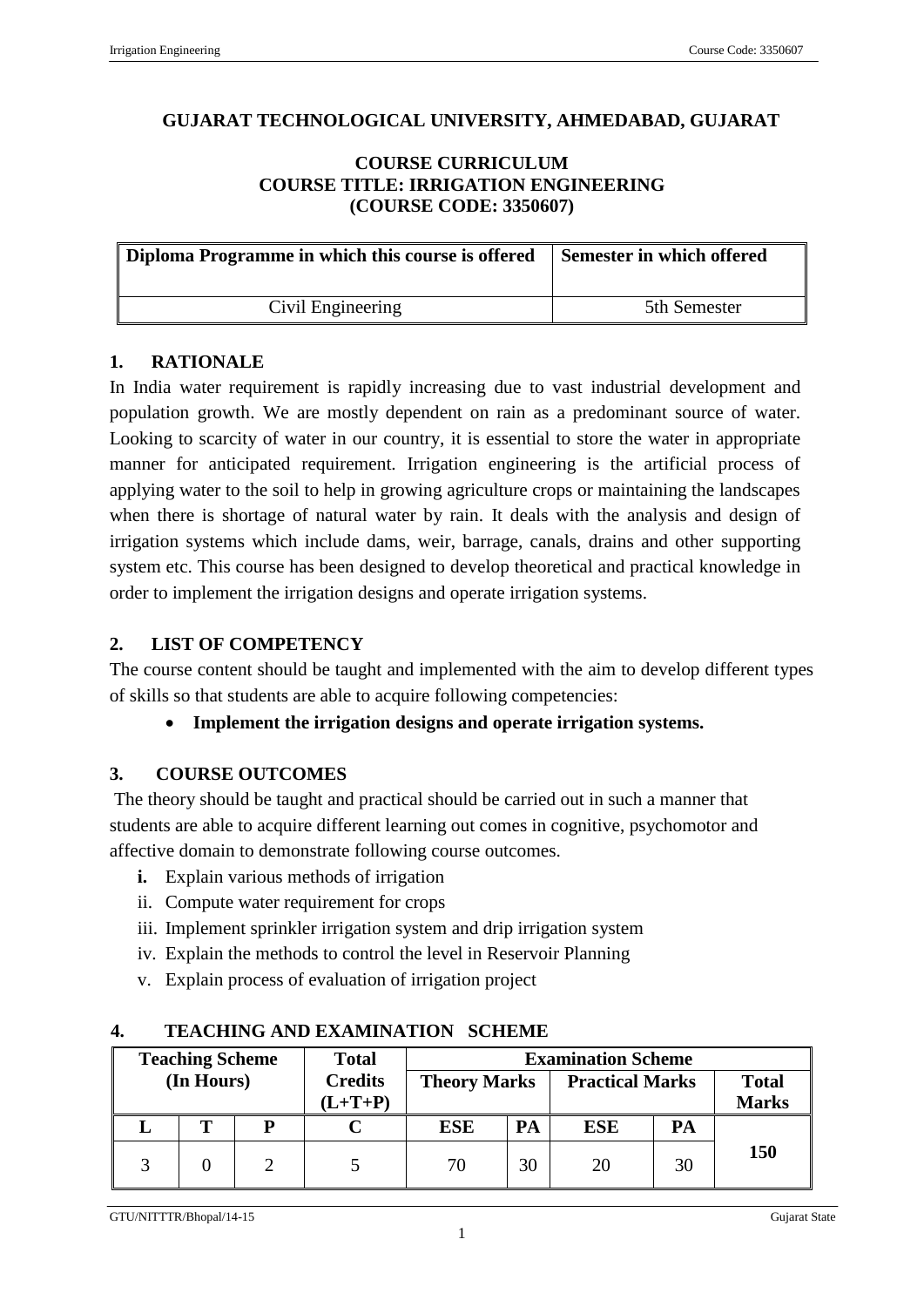**Legends: L -** Lecture; **T -** Tutorial/Teacher Guided Student Activity; **P -** Practical; **C -** Credit; **ESE** - End Semester Examination; **PA** - Progressive Assessment

| Unit                                                                                                        | <b>Major Learning Outcomes</b>                                                                                                                                                                                                                                                                                                                                                             | <b>Topics and Sub-topics</b>                                                                                                                                                                                                                                                                                                                                                                                                                                                                                                     |  |  |
|-------------------------------------------------------------------------------------------------------------|--------------------------------------------------------------------------------------------------------------------------------------------------------------------------------------------------------------------------------------------------------------------------------------------------------------------------------------------------------------------------------------------|----------------------------------------------------------------------------------------------------------------------------------------------------------------------------------------------------------------------------------------------------------------------------------------------------------------------------------------------------------------------------------------------------------------------------------------------------------------------------------------------------------------------------------|--|--|
| Unit: I.<br>Water<br>Requirement<br>of Crops                                                                | (in cognitive domain)<br>1a. Justify the need and scope of<br>irrigation engineering<br>1b. Differentiate the terms related<br>to irrigation engineering<br>1c. Differentiate the various<br>methods of irrigation and ill-<br>effects of over-irrigation<br>Explain suitability of soils for<br>1d.<br>crops<br>Distinguish Duty, base period,<br>le.                                     | 1.1 Need<br>and scope of irrigation<br>Engineering, related terms: Duty,<br>Delta, Base period, Crop period,<br>Kor period, Core depth, Demand,<br>Gross command area, Cultivable<br>Intensity<br>Command<br>area,<br>of<br>Irrigation, Time factor, Capacity<br>factor, Overlap allowance.<br>Types of irrigation projects<br>1.2<br>Methods of irrigation<br>1.3<br>Ill effects of over irrigation<br>1.4<br>1.5<br>Soil characteristics: Suitability<br>Water<br>holding<br>for<br>crops,<br>capacity, Soil moisture, Quality |  |  |
|                                                                                                             | crop period for major crops<br>Compute water requirement<br>1f.<br>for crops                                                                                                                                                                                                                                                                                                               | of Irrigation water<br>Duty, base period, crop period<br>1.6<br>for major crops<br>Consumptive use of water<br>1.7<br>Assessment of irrigation water<br>1.8                                                                                                                                                                                                                                                                                                                                                                      |  |  |
| Unit: II<br><b>Advanced</b><br><b>Irrigation</b><br>Methods,<br>water<br>logging and<br>land<br>reclamation | 2a. Differentiate between sprinkler<br>and drip<br>2b. Irrigation methods<br>2c. Describe the use sprinkler and<br>drip irrigation system with<br>sketches<br>2d. State the precautions and<br>maintenance of sprinkler and<br>drip irrigation system<br>2e. Explain the causes of water<br>logging, its ill-effects and the<br>Preventive measures<br>Describe reclamation of land<br>2f. | 2.1 Advanced Irrigation Methods:<br>• Sprinkler Irrigation,<br>• Drip Irrigation<br>2.2 Water logging: causes, ill-effects,<br>Preventive measures<br>2.3 Reclamation of land                                                                                                                                                                                                                                                                                                                                                    |  |  |
| Unit: III<br><b>Reservoir</b><br><b>Planning</b>                                                            | 3a. Interpret surveys<br>required for irrigation project<br>3b. Describe the methods to<br>calculate the capacity of<br>Reservoir and control the level<br>3c. Explain the area capacity<br>Curve                                                                                                                                                                                          | 3.1 Survey for irrigation project.<br>Methods of calculating capacity<br>3.2<br>of Reservoir.<br>Data collected for irrigation<br>3.3<br>project.<br>Area Capacity curve.<br>3.4<br>Silting of reservoir<br>3.5<br>3.6 Rate of silting, Factors affecting                                                                                                                                                                                                                                                                        |  |  |

# **5. COURSE DETAILS**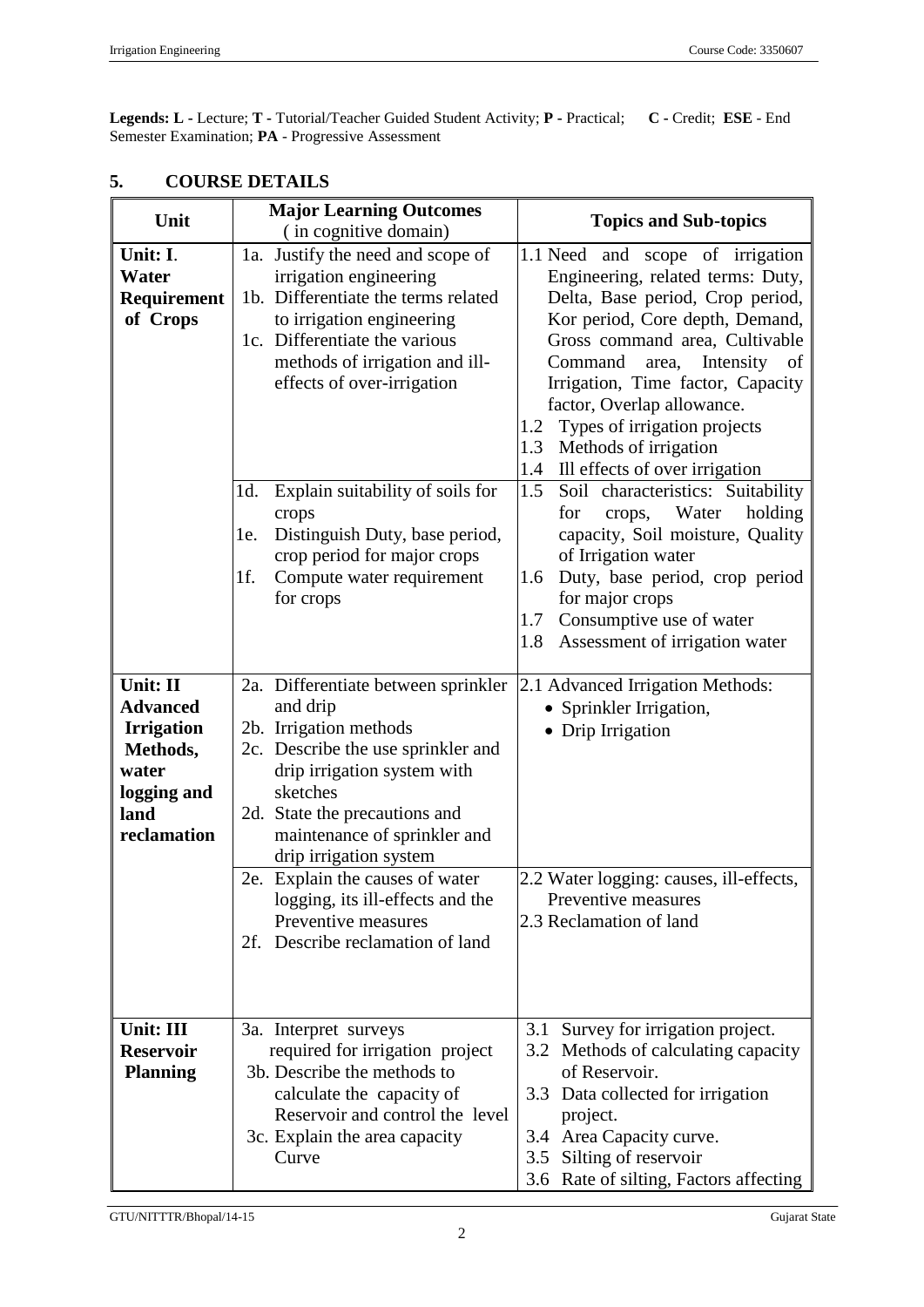| Unit                                        | <b>Major Learning Outcomes</b><br>(in cognitive domain)                                                                                                                                                                                                                                                                                                                                                                       | <b>Topics and Sub-topics</b>                                                                                  |  |  |
|---------------------------------------------|-------------------------------------------------------------------------------------------------------------------------------------------------------------------------------------------------------------------------------------------------------------------------------------------------------------------------------------------------------------------------------------------------------------------------------|---------------------------------------------------------------------------------------------------------------|--|--|
|                                             |                                                                                                                                                                                                                                                                                                                                                                                                                               | silting<br>3.7<br>Fixing control valves.                                                                      |  |  |
| Unit: IV<br>Dams<br>and<br><b>Spillways</b> | 4a. Describe the various types of<br>dams and the various factors<br>affecting their site selection.<br>4b. Differentiate the earthen and<br>gravity dams<br>4c. State types of failures of<br>dams and their remedial<br>measures<br>4d. Distinguish the major features of<br>different types of spillways and<br>their appropriate locations.<br>4e. State types of failures of<br>Spillways and their remedial<br>measures | 4.1<br>Types of dams: Earthen and<br>gravity dams<br>4.2<br>Spillways: features, location,<br>causes failures |  |  |
| Unit: V<br><b>Evaluation</b><br>of          | 5.1 Describe the main criteria for<br>evaluation of irrigation project<br>5.2 Explain process of evaluation of                                                                                                                                                                                                                                                                                                                | 5.1 Theory of water evaluation for<br>Farming use.<br>5.2 Methodology to value water and                      |  |  |
| <b>Irrigation</b><br><b>Project</b>         | irrigation project<br>5.3 Evaluate a case study                                                                                                                                                                                                                                                                                                                                                                               | evaluate hydraulic investment<br>5.3 Results of applied methodology<br>5.4 Case study of irrigation project.  |  |  |

# **6. SUGGESTED SPECIFICATION TABLE WITH HOURS and MARKS (THEORY)**

| Unit         | <b>Unit Title</b>                       | <b>Teaching</b> | <b>Distribution of Theory Marks</b> |                |                             |              |
|--------------|-----------------------------------------|-----------------|-------------------------------------|----------------|-----------------------------|--------------|
|              |                                         | <b>Hours</b>    | R                                   | U              | A                           | <b>Total</b> |
|              |                                         |                 | Level                               | <b>Level</b>   | Level                       | <b>Marks</b> |
|              | Water Requirement of crops              | 08              | 4                                   | 6              | 6                           | 16           |
| $\mathbf{I}$ | Irrigation Methods, Water               | 18              | 4                                   | 12             | 10                          | 26           |
|              | logging and Land reclamation            |                 |                                     |                |                             |              |
| Ш            | <b>Reservoir Planning</b>               | 06              | $\overline{4}$                      | 4              | 4                           | 12           |
| IV           | Dams and Spillway                       | 06              | 4                                   | $\overline{2}$ | 4                           | 10           |
| V            | <b>Evaluation of Irrigation Project</b> | 04              | $\Omega$                            | 4              | $\mathcal{D}_{\mathcal{L}}$ | 06           |
|              |                                         | 42              | 16                                  | 28             | 26                          | 70           |

**Legends:**  $R =$  Remembrance;  $U =$  Understanding;  $A =$  Application and above levels (Revised Bloom's taxonomy)

**Note:** This specification table shall be treated as a general guideline for students and teachers. The actual distribution of marks in the question paper may vary slightly from above table. The actual distribution of marks in the question paper may vary slightly from above table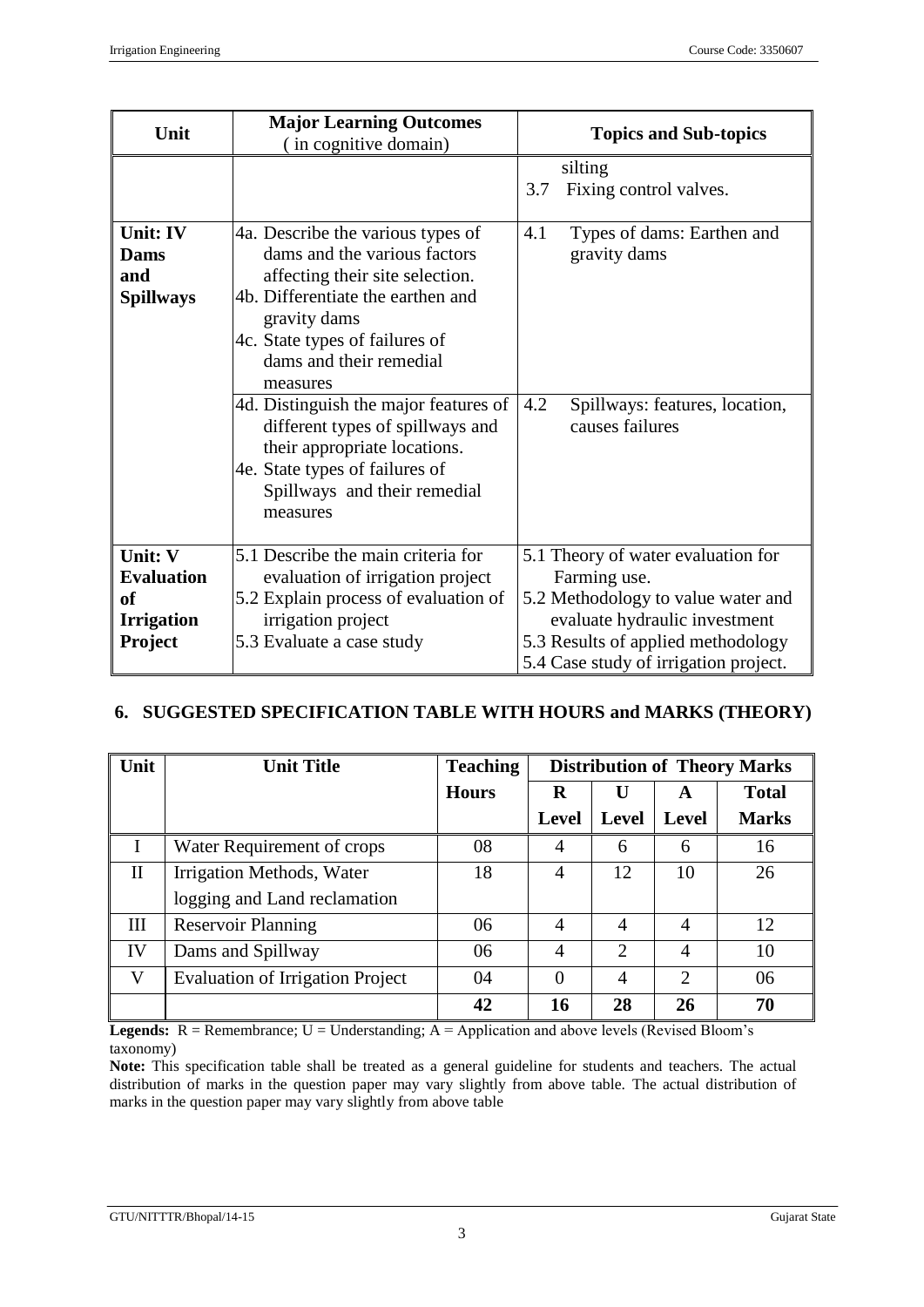# **7. SUGGESTED LIST OF EXERCISES/PRACTICAL**

The practical/exercises should be properly designed and implemented with an attempt to develop different types of skills *(outcomes in psychomotor and affective domain)* so that students are able to acquire the competencies/course outcomes. Following is the list of practical exercises for guidance.

*Note: outcomes in psychomotor domain are listed here as practical/exercises. However, if these practical/exercises are completed appropriately, they would also lead to development of certain outcomes in affective domain which would in turn lead to development of Course Outcomes related to affective domain. Thus over all development of Programme Outcomes (as given in a common list at the beginning of curriculum document for this programme) would be assured.*

*Faculty members should refer to that common list and should ensure that students also acquire outcomes in affective domain which are required for overall achievement of Programme Outcomes/Course Outcomes*

| S.             | Unit               | <b>Practical/Exercise</b>                                 | Hrs.            |
|----------------|--------------------|-----------------------------------------------------------|-----------------|
| No.            | No.                | (Outcomes' in Psychomotor Domain)                         | <b>Required</b> |
|                |                    | <b>Draw Sketches of</b>                                   | 06              |
| 1.             | $\mathbf I$        | Methods of Irrigation                                     |                 |
| 2.             | III                | Layout of drip irrigation                                 |                 |
| 3.             | III                | Layout of sprinkler irrigation                            |                 |
| $\overline{4}$ | V                  | Types of Dams                                             |                 |
| 5              | $\mathbf{V}$       | Types of Spillways                                        |                 |
|                |                    | <b>Solve Numerical From Given Data to</b>                 | 10              |
| 6              | $\mathbf{I}$       | Compute base period, duty and delta                       |                 |
| 7              | $\mathbf{I}$       | Calculate CCA, GCA, IA                                    |                 |
| 8              | III                | Design sprinkler Irrigation system                        |                 |
| 9              | III                | Design drip Irrigation system                             |                 |
| 10             | IV                 | Calculate the reservoir capacity                          |                 |
|                |                    | <b>Visit Field and Prepare Report</b>                     | 08              |
| 11             | I to<br><b>VII</b> | Arrange field visit to irrigation department              |                 |
| 12             | I to<br>VII        | Arrange field visit to nearby irrigation project          |                 |
|                |                    | <b>Present in a Seminar</b>                               |                 |
|                |                    |                                                           | 04              |
| 13             | I to               | Select one topic as a Seminar in group of two or three    |                 |
|                | VII                | students and present it using modern teaching aids before |                 |
|                |                    | teachers and students.                                    |                 |
|                |                    | Total                                                     | 28              |